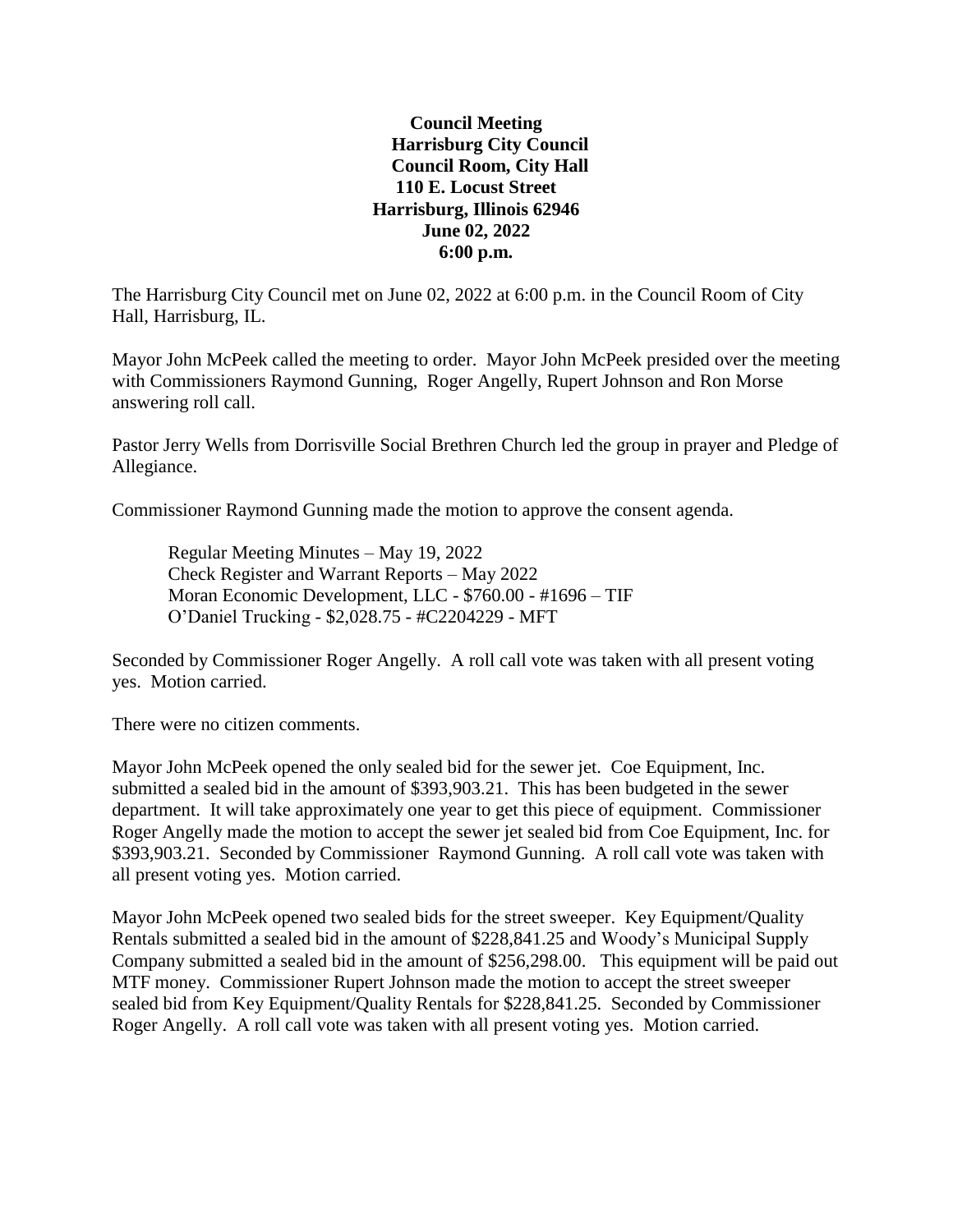Commissioner Raymond Gunning made the motion to approve Ordinance 1847 for the sale of property at 22 W. Walnut Street. Seconded by Commissioner Roger Angelly. A roll call vote was taken with all present voting yes. Motion carried.

Alex Watkins discussed the mural program with council. The amendment is an increased price for the new change/larger design. Commissioner Raymond Gunning made the motion to authorize Mayor John McPeek to sign the amended mural agreement. Seconded by Commissioner Ron Morse. A roll call vote was taken with all present voting yes. Motion carried.

Alex Watkins presented the COPS Microgrant Program. This is a no cost sharing program which is no expense to the City of Harrisburg. It will assist the Merit Board to recruitment, advertising and help attract more applications for the Police Department. Commissioner Raymond Gunning made the motion to approve Resolution 22-0602 for the COPS Microgrant Program. Seconded by Commissioner Rupert Johnson. A roll call vote was taken with all present voting yes. Motion carried.

Alex Watkins presented the Firehouse Subs Foundation grant program. This grant will allow for the purchase of cardiac equipment for the Fire Department. It is also a no cost sharing program. Commissioner Raymond Gunning made the motion to approve Resolution 22-0602A for the Firehouse Subs Foundation grant. Seconded by Commissioner Rupert Johnson. A roll call vote was taken with all present voting yes. Motion carried.

Mayor John McPeek stated council will go into Executive Session to discuss possible litigation.

Mayor John McPeek swore in Nathan Moore as Chief of Police.

Commissioner Ron Morse thanked everyone who participated in the Memorial Day Service. It was a beautiful service, a great turnout, and the service had great speakers.

Commissioner Roger Angelly thanked the Street/Alley Department for the excellent job on Towle Street repairs.

Commissioner Rupert Johnson thanked his employees for their hard work in preparing the cemetery for the Memorial Day Service.

Mayor John McPeek stated he thought this Memorial Day Service had more people in attendance, cemetery looks great, and he thanked everyone who participated. Please stop littering.

Commissioner Roger Angelly made the motion to go into Executive Session to discuss possible litigation. Seconded by Commissioner Ron Morse. A roll call vote was taken with all present voting yes. Motion carried.

Adjourn: 6:14 p.m.